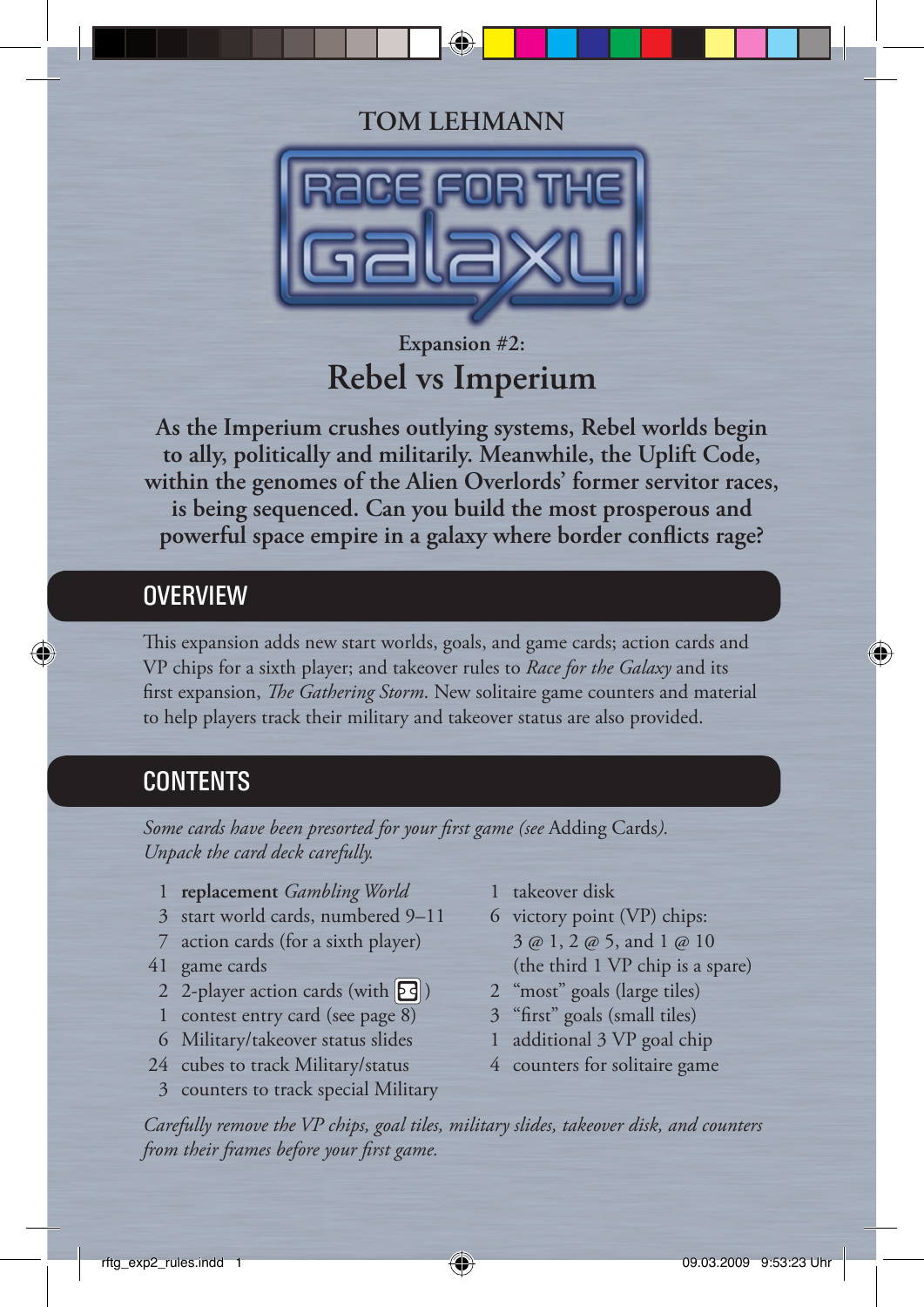### ADDING CARDS AND GOALS

*These rules assume that the first expansion*, The Gathering Storm, is being  *used, which is strongly recommended. If you are not using it, ignore the supplied goals, the start world setup change below, and all references to solitaire or drafting variants. The takeover rules can still be used, but ignore the references to* Improved Logistics, a first expansion card.

Add the new game cards, replacing the *Gambling World* with the *Gambling World* in this expansion (with a revised power; see page 10 for the table listing the number of developments and worlds for each cost/defense).

There is no sixth preset hand (players are assumed to be experienced).

A third *Research Labs* has been added for expansion play balance.

Most new card powers are variations on previous powers. Those that aren't have short text descriptions and are described in detail starting on page 9.

Ignore the symbols  $\bigotimes$  and  $\bigotimes$  next to the victory point hex on some cards; these are for future expansions.

Cards in this expansion have two marks below their card frames in the lower left corner.

Mix the new goals with the existing ones and use them normally (selecting, as before, two of the "most" goals and four of the "first" goals during setup).

For the first game of each session, set out the takeover disk with its red "no takeovers allowed" side face up. Use the military slides, cubes, and associated counters when takeovers are allowed (see *Takeovers*).

When takeovers are off, ignore all powers with takeover symbols (their text box descriptions have symbols beside them), but use these cards' other powers and attributes normally.

**Start world setup** (rules change): after setting out the goals to use, separate the start worlds by their blue and red (even/odd) start numbers into two groups. Shuffle each group separately. Deal two start worlds, one from each group, to every player. Shuffle any remaining start worlds with the game cards and then deal six cards to each player. Each player, after studying all eight cards, discards one of his two dealt start worlds and two of his six game cards. Players *then* simultaneously reveal their selected start worlds and begin play.

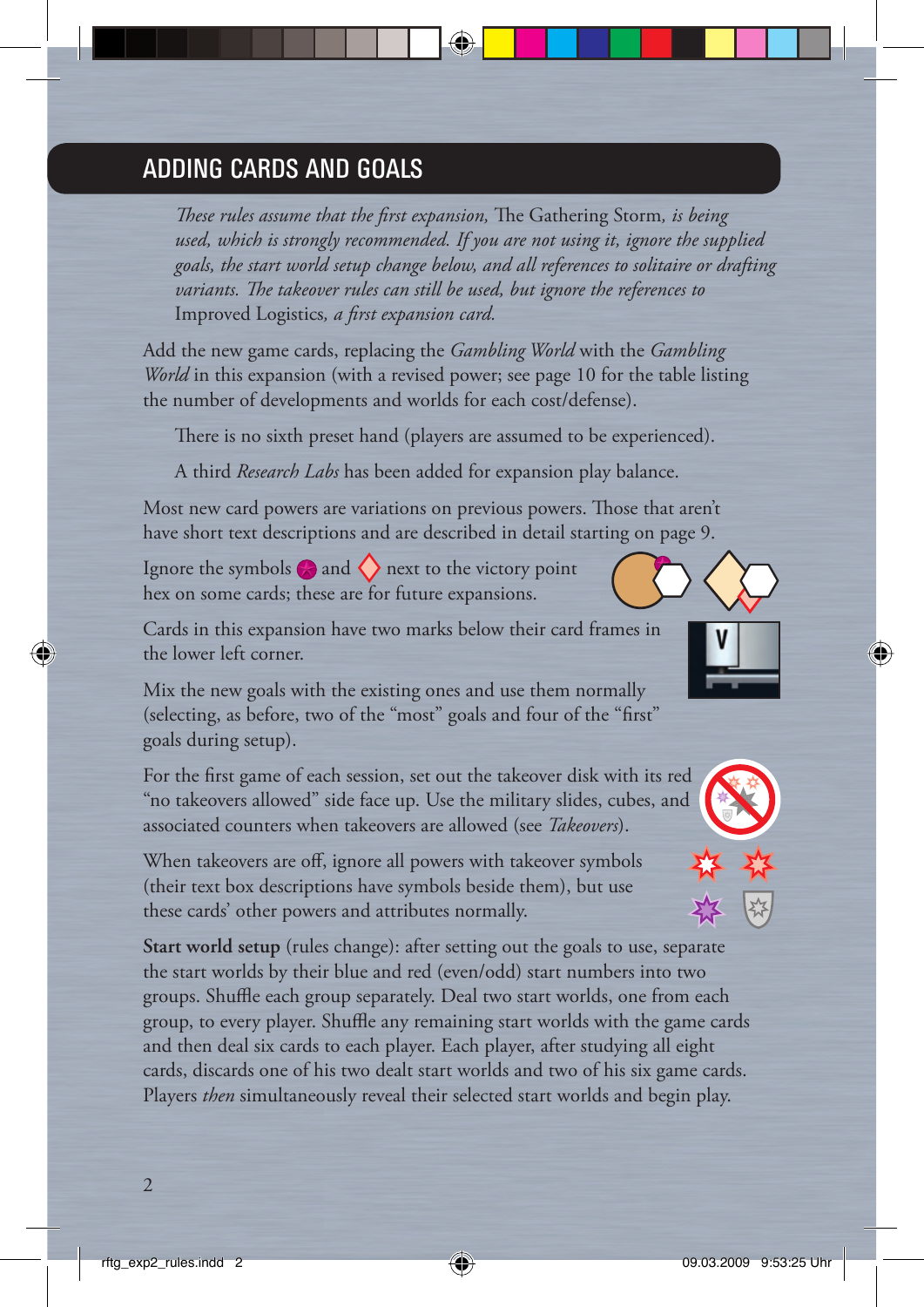# **TAKEOVERS**

**Introduction.** Takeovers enable players, under certain conditions, to *conquer* military worlds in other players' tableaus. Alternate games with takeovers on and off, marking this with the takeover disk. The first game in each game session has takeovers *off*.

 Some players may not wish to use takeovers. Others may wish to always use them. We have designed takeovers so players can easily adapt the official alternating rule to their taste (such as always on or off).

When takeovers are off, ignore all powers with *takeover symbols* (their text box descriptions have these symbols *beside* them), but use these cards' other powers and attributes normally.

When takeovers are on, during setup give each player a Military slide and four cubes (red, purple, and two light red cubes). Set the two takeover defense counters and the Rebel takeover bonus counter nearby for later use.

A takeover is performed, as an action, during *Settle*, against a previously settled *military* world in another player's tableau. A takeover can be performed only if the player doing so has a takeover power which his target is *vulnerable* to.

A player is vulnerable to the *Imperium Seat's* takeover power if he has at **Least one Rebel** *military* world in his tableau.

A player is vulnerable to the *Rebel Alliance's* takeover power if he has at

**IN** least one Imperium *card* in his tableau. A player is vulnerable to the *Imperium Cloaking Technology's* takeover

**Propose** power if his *total* Military in his tableau is at least one.

 Total Military is calculated as for *New Galactic Order*: include negative but not specialized or temporary Military.

Use the Military slide and cubes to track your total Military (red cube) and Rebel/ Imperium takeover vulnerabilities. Place a light-red/purple cube once you put a Rebel military world/Imperium card respectively in your tableau. Use the second light-red cube to track any additional Military versus Rebel worlds. Flip and abut a second, unused slide to track Military greater than 10.



**Military**





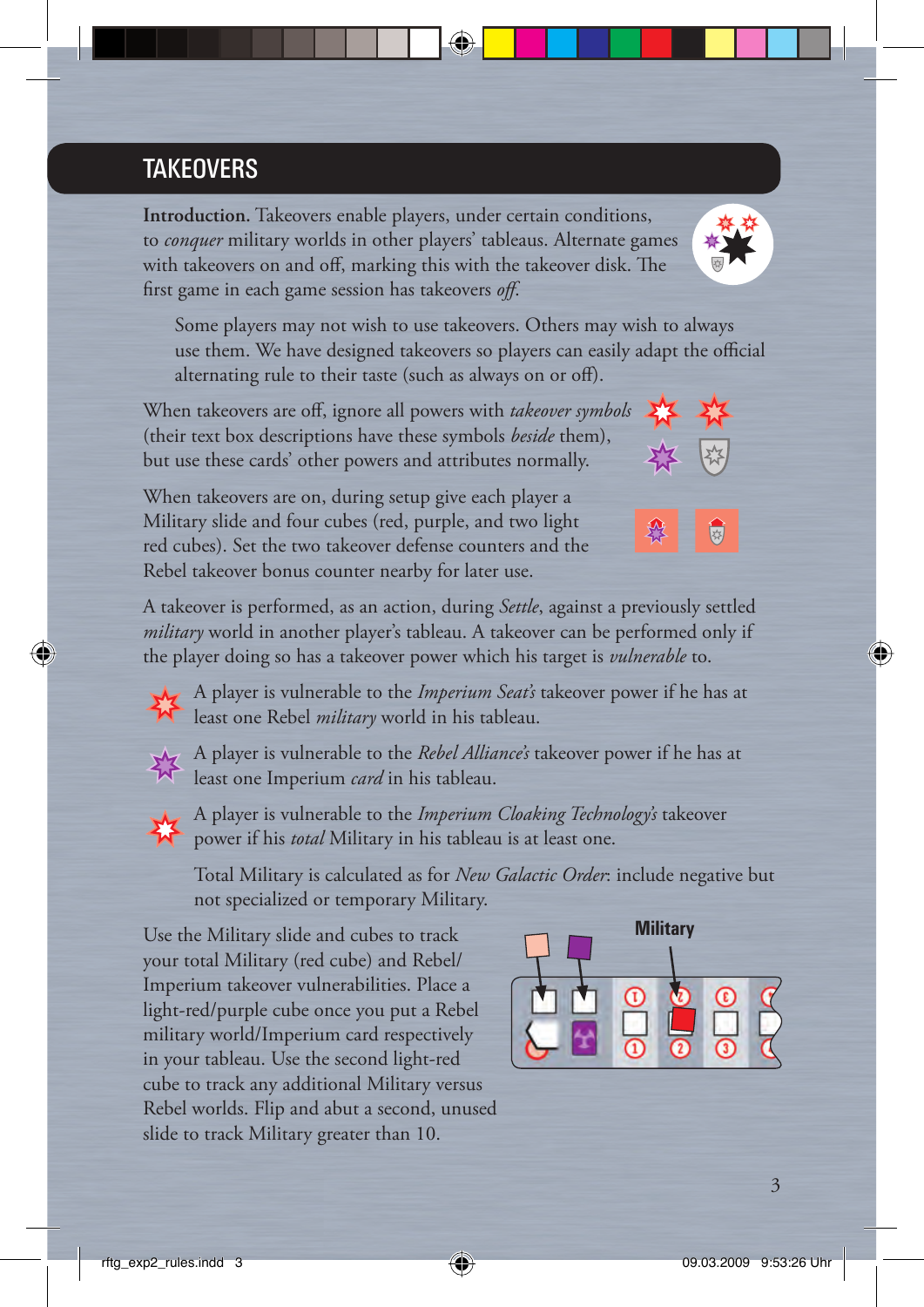A player can be vulnerable to only some takeover powers, depending on the cards in his tableau. A player with either no military worlds or with only non-Rebel military worlds, no Imperium cards, and only temporary and/or specialized Military is not vulnerable to takeovers (in this expansion).

Thematically, takeovers represent border conflicts short of outright war in a galaxy still mostly at peace. By not entering the "arms race" (having positive Military) or siding with either the Rebels (having Rebel military worlds) or the Imperium (having Imperium cards), an empire is safe from military action by other players.

**Procedure.** Takeover declarations are made when resolving *Settle* powers after placing and revealing worlds. There is no separate takeover *declaration* step, though there is a takeover *resolution step* at the end of *Settle*. As takeover powers involve a *Settle* action, they must be invoked either by players who didn't place a world or by a players with a power that allows him to place a second world during *Settle* (such as *Improved Logistics*).

 A player who didn't place a world and who had a power to place a second world, such as *Improved Logistics*, could declare two takeover attempts using two *separate* takeover powers.

 If needed, resolve *Settle* powers (and world payments) in clockwise order starting with the lowest numbered start world.

To declare a takeover, a player announces the takeover power being used, the target world, and any temporary Military being used. The takeover target cannot be a newly placed world (in that *Settle* phase). Powers and attributes of a *newly placed* world (being a Rebel military world, an Imperium card, or providing Military or defense) have *no* effect on takeovers.

 Players should place newly settled worlds at a slight angle as a reminder and update their military slides only *after Settle* is finished.

A takeover will succeed in conquering its target (when it is resolved) if the total Military of the conquering player is *greater than or equal* to the total Military of the defending player *plus* the defense of the target world.

 *Example:* a player with 4 Military discards the *Imperium Cloaking Technology* to take over a 2 defense military world from a player with 2 Military. Note that ties go to the *attacker* (as in the normal conquest rules).

 Any temporary Military being used, negative, or specialized Military, such as against Rebel military worlds or based on the target's *kind* of world (Rare, Alien, etc.), *do* apply when calculating each player's total Military. Double-check for all applicable bonuses before declaring a takeover.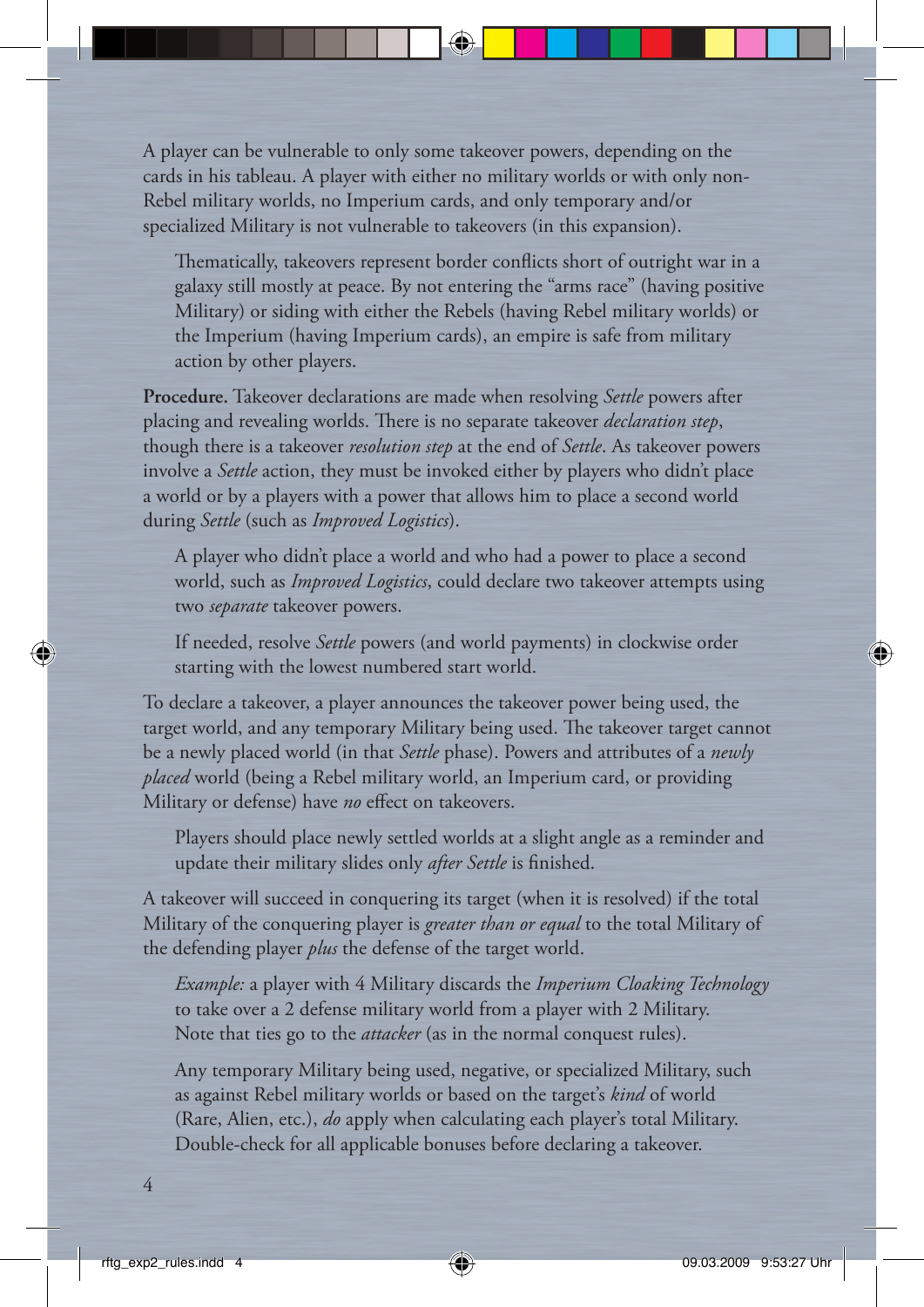The *Rebel Alliance* provides 2 Military for each Rebel military world in its owner's tableau at the start of *Settle* when that player is attempting a takeover (only).

The *Rebel Pact* provides 2 Military for each Rebel military world and 1 Military for each non-Rebel military world in a player's tableau at the start of *Settle*, when defending against takeovers.

 Counters are provided to place in front of the Military slides to mark these bonuses (as offsets, marking the total Military in each situation).

A given world can be the target of takeover attempts by several players in a given *Settle* phase. A later declaration can succeed only if all earlier declared attempts fail; a pending takeover declaration does *not* "follow" its target world to a conquering player's tableau.

Declared takeovers are resolved in clockwise order, starting with the player with the lowest numbered start world, after all players have paid for their worlds and invoked any *Settle* powers.

When resolving a takeover, if the owner of the target world has any unused temporary Military, he may boost his Military by invoking these powers.

 If he had earlier partially used a temporary Military power (such as discarding just one card to boost his Military with *Space Mercenaries*), he may now use the rest of that power (by discarding a second card). (This is an exception to the general rule that a power cannot be interrupted.) Further boosting Military on defense can affect later takeover attempts.

Then, compare Military totals and the defense of the world to determine if the takeover succeeds or fails. If the takeover succeeds, transfer the world— and any good on it— to the conquering player's tableau and draw any cards for placing that world (due to a *Settle* bonus or *Draw After* powers).

 If the conquered world was a windfall world without a good, it does *not* receive a good. Any effects from its previously invoked powers do persist, benefiting the empire it was taken *from*, until the end of *Settle*.

 If a player with *Improved Logistics* declares two takeover attempts (using separate takeover powers) and the first declaration fails, then the second attempt automatically fails (since no first world was placed).

Typically, since takeovers are never affected by newly placed worlds, they can be declared and resolved without regard to timing. Players need to be careful only when multiple takeover declarations have been made or when temporary Military can affect the outcome.



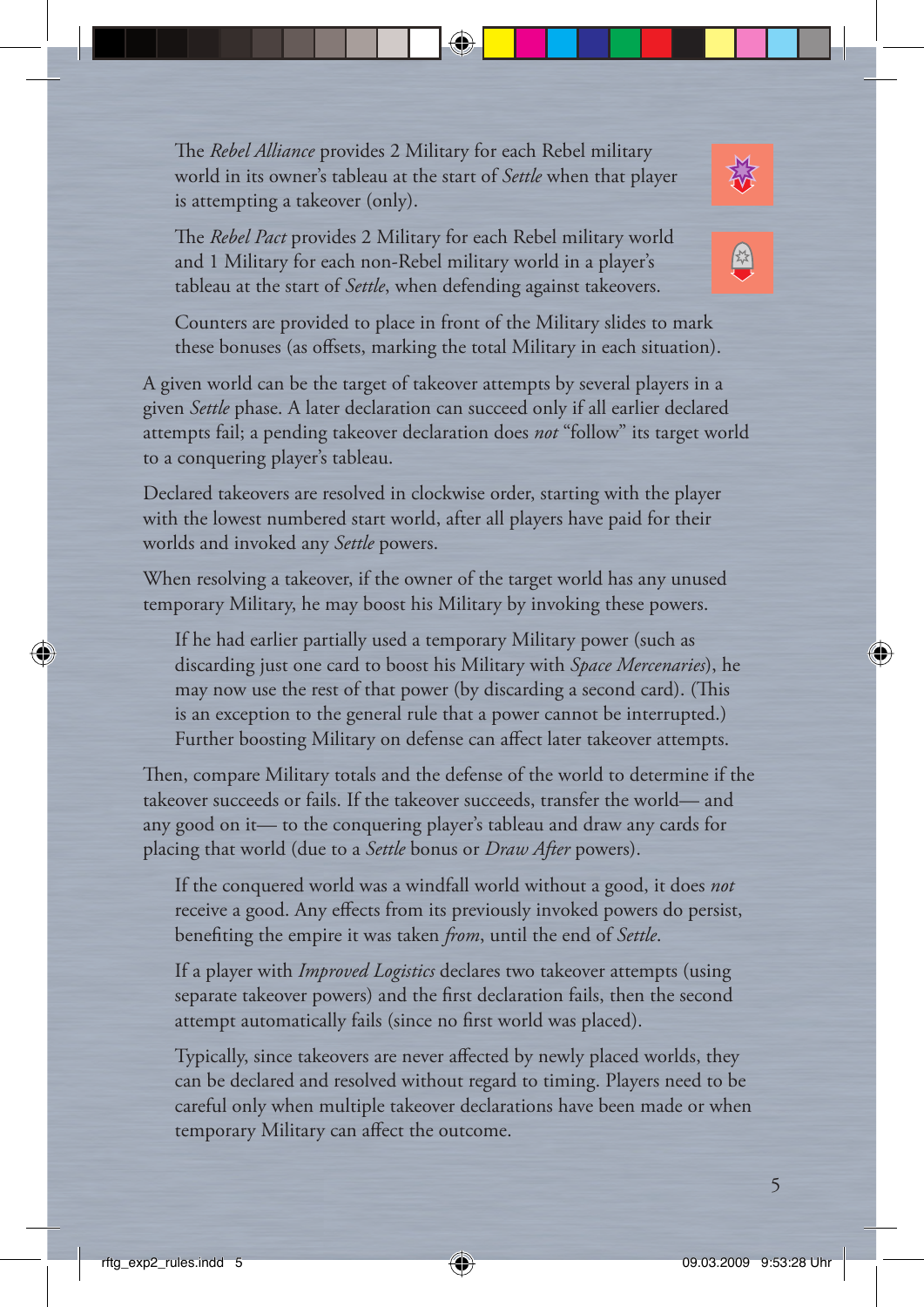#### **Takeover examples:**

1. Alan, Betty, and Carol are playing; Alan has the lowest-numbered start world. Betty has 4 Military and *Rebel Colony* (a 4 defense Rebel military world). Alan has *Imperium Seat*, *Imperium Troops*, and 6 Military (8 versus Rebel military worlds). Alan chooses *Settle*, doesn't place a world, and declares a takeover against *Rebel Colony*. After Carol has used her powers, Alan takes *Rebel Colony*, placing it in his tableau, and draws a card for his *Settle* bonus.

2. Same as above, except that Betty's 4 Military includes *Space Mercenaries* (discard up to two cards for +1 Military apiece), she has *Terraforming Robots* (draw 1 card after placing a world), and no cards in hand (after placing a military world to settle). After Alan declares his takeover, Betty draws a card from *Terraforming Robots* (for the military world she settled). During takeover resolution, Betty discards the card to gain a temporary +1 Military from *Space Mercenaries*. Alan's takeover attempt now fails. (Even if Alan had some unused temporary Military among his powers, he couldn't use it, during takeover resolution, to further increase his Military.)

3. Same as above, except that Betty also has *Imperium Lords* in her tableau and Carol has *Contact Specialist*, *Rebel Alliance*, *Rebel Pact*, five Rebel military worlds, and one non-Rebel military world in her tableau. Carol's military is -1 (from the *Contact Specialist*), but she has 9 Military for takeovers against military worlds in Imperium tableaus and defends her military worlds at 10 Military (plus their defense). Carol also declares a takeover against *Rebel Colony*. If Betty chooses to spend a card to increase her military, Alan's takeover will fail and Carol's takeover will succeed. If Betty doesn't spend the card, Alan's takeover succeeds and Carol's takeover automatically fails (since the *Rebel Colony* is not in Betty's tableau when it is time to resolve it).

 Carol's attack and defense bonuses, based on her tableau at the start of *Settle*, would not change even if she were to somehow lose a Rebel military world during that phase. Adjustments to Military for newly placed, or lost, worlds take place *after Settle*.

**2-Player** *Rebel vs Imperium* **Takeover Scenario.** Separate the *Rebel Alliance* and *Imperium Seat* from the game cards. Use the *Rebel Cantina* and *Imperium Warlord* start worlds. Choose sides. If desired, set out goals. Deal six game cards and choose four of them normally. Then, add the *Rebel Alliance* and *Imperium Seat* to your starting hands, respectively. Takeovers are on; good luck!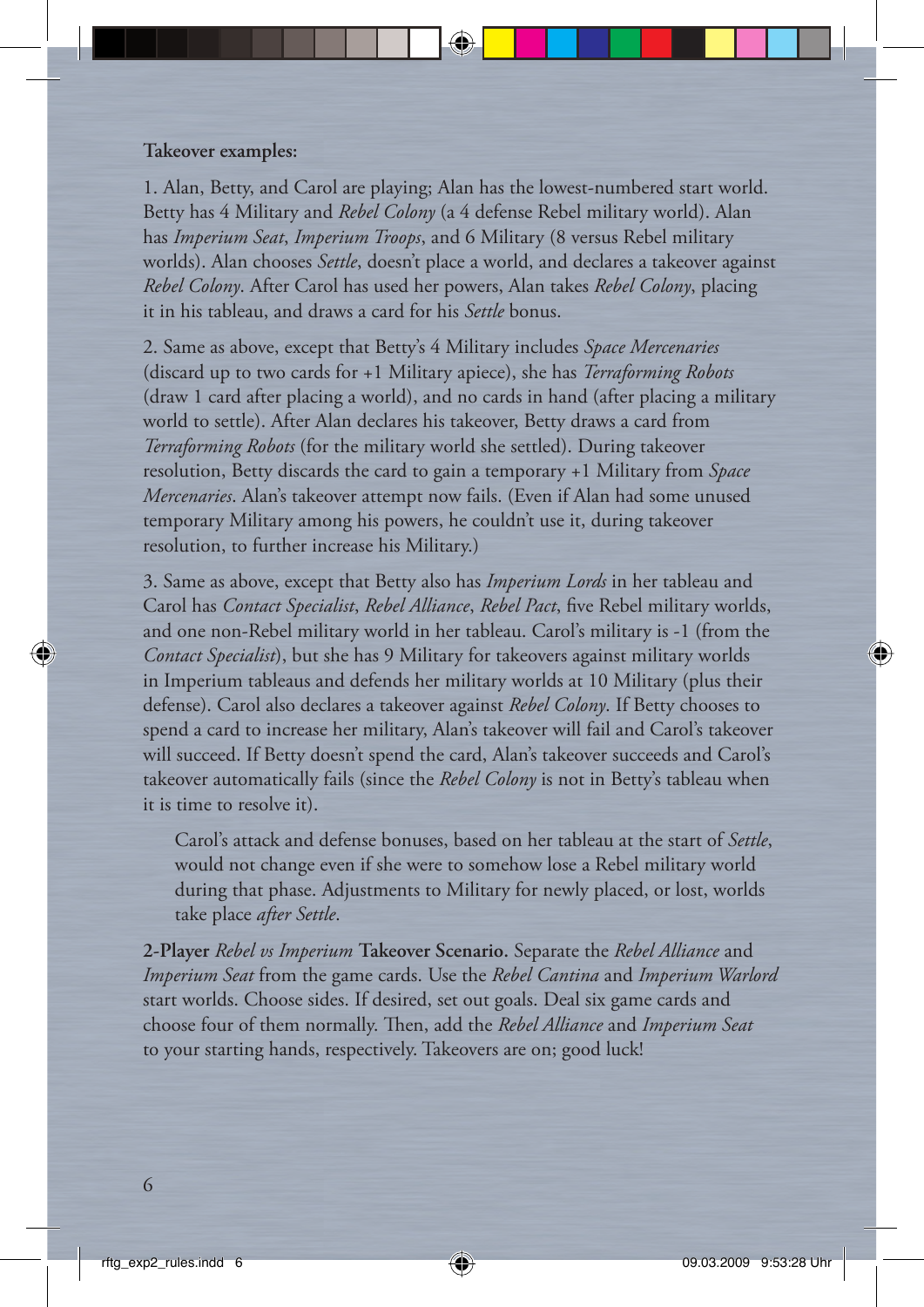## SOLITAIRE GAME

Four *two-sided* counters are provided so that the new start worlds, 9–11, can be played by the "robot opponent" in the solitaire game.

Setup: Use the "robot =" and special mat counters for each start world as shown below. All these start worlds begin with credit 1 and economy size 0. Takeovers are always off when playing the solitaire game.

The *Rebel Cantina* (9) when settling draws extra cards and flips to find either non-military *or* military worlds (whichever it finds first). It also increases its credit by one on Produce.

The *Galactic Developers* (10) receives extra card flips on Develop. As an *action*, it does not pay one credit to place a 6-cost development that it flips. On *response*, it pays two, not three, credits to place a development counter and pays one credit only to place a 6-cost development it flips.

The *Imperial Warlord* (11) receives extra cards on Explore and Settle and settles military worlds.

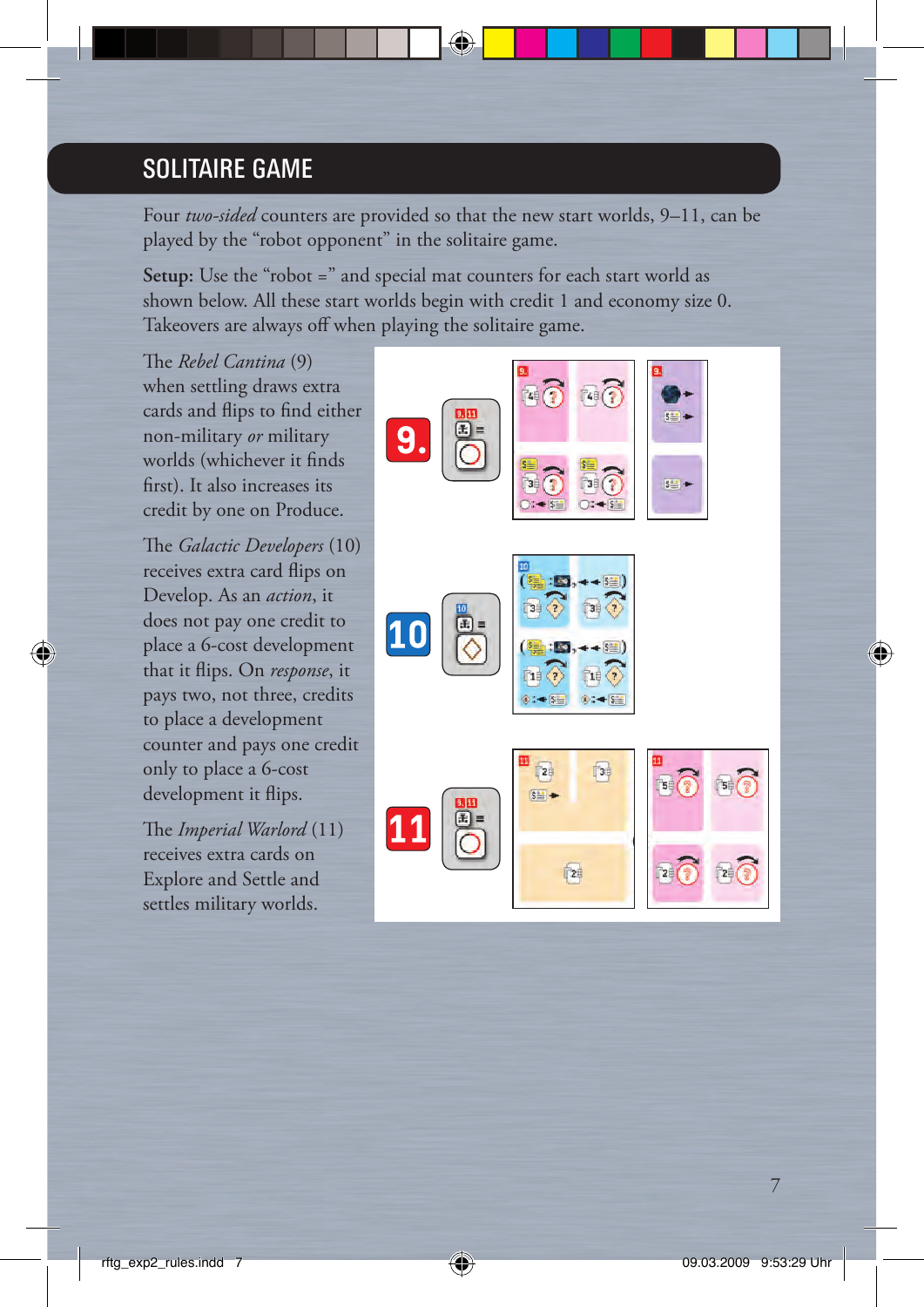# DRAFTING VARIANT (2-5 players)

The drafting variant introduced in *The Gathering Storm*, with the additional start worlds and game cards from this expansion, now supports up to five players (with no rule changes).

## CONTEST ENTRY CARD

We have left a few "slots" in the next expansion for ideas submitted by you, the players. Use the contest entry card to send your best card idea to us for possible use in future expansions. See the entry card for further details.

# GOAL CONDITIONS

#### "First" goals:



First to have at least eight *cards* (developments or worlds) in tableau at the end of a phase (*Expansion Leader*).



First to have at least four goods in tableau at the end of a phase (*Galactic Riches*).



First to have at least three **UPLIFT** cards in tableau (*Uplift Knowledge*).

### "Most" goals:



At least three and the most Rebel *Military* worlds  $(O)$  in tableau (*Propaganda Edge*).



At least three and the most cards with *Explore* (Phase I) powers in tableau (*Research Leader*).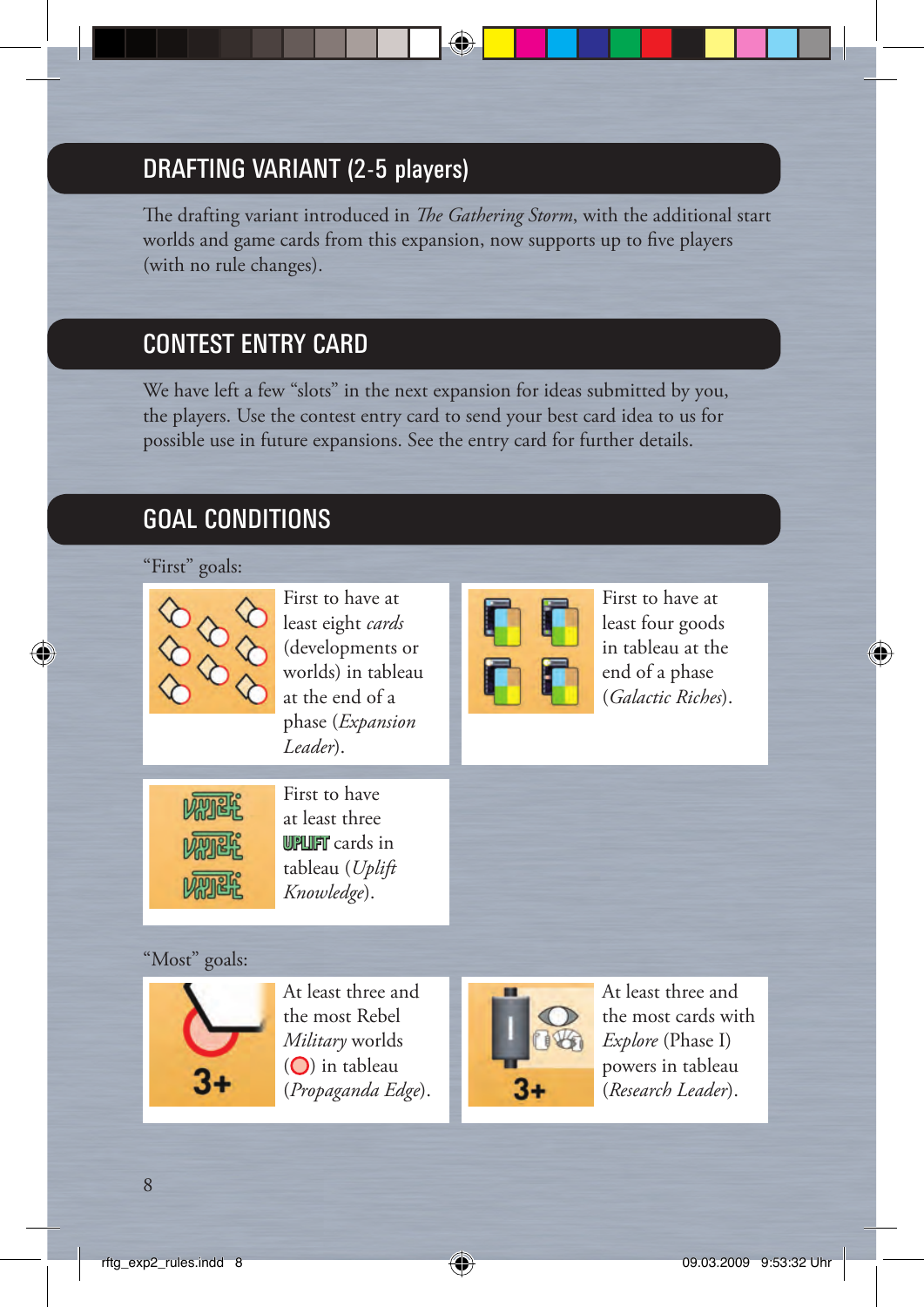# CARD POWERS (by phase)

See page 12 for the powers of the *Hidden Fortress* and the *R&D Crash Program*, the winners of the first expansion's contest.

### I: EXPLORE

#### **Mix and Match Explore**



The player combines *all* exploration draws with his cards in hand before discarding during Explore. *Thus, an* Explore +5 *becomes draw 7 cards*,  *combine them with cards in hand, and then discard any 6 cards.*

### III: SETTLE

#### **Pay for Military (** $\bigcirc$ **)**



 As an action, the player may place a non-Alien military world  $(O)$  as a non-military world  $(Q)$ . The cost is

the world's defense, with any other applicable *discounts*.



As an action, the player may place a Rebel military world

 $\overline{O}$ ) as a non-military world  $\overline{O}$ ). The cost is the world's defense  $-2$ , with any other applicable *discounts*.

#### Take Over a World (

As an action, the player may *conquer* a military world  $\left(\bigcap\right)$  in another player's tableau (see pages 3–6).



 Take over a Rebel military  $W$  world  $(O)$ .

Take over from a tableau with at least one **IMPERIUM** card, adding 2 Military for each Rebel military world ( $\bigcirc$ ) in your tableau (at start of *Settle*).



 Discard from your tableau to take over from a tableau with total Military of at least 1.

#### **Reduce Pay for Military Cost**



 –2 cost when using a *pay for*  $miliary$  ( $\bigcirc$ ) power.

This power does not give the player the *ability to pay for military worlds; another power must be used to do so.*

#### **Conquer Non-military World**



As an action, the player may discard this card from his

tableau to place a non-military world  $(O)$  as a military world  $(O)$ .

Its defense is equal to its printed cost –2. This cannot be combined with *takeover*  $\left(\frac{1}{\sqrt{2}}\right)$  or *pay for military*  $\left(\overrightarrow{O}\right)$  powers.

#### **Takeover Defense (** $\langle \hat{A} \rangle$ **)**

 $\bigcap$   $\bigotimes$   $\bigcap$   $\bigotimes$   $\bigotimes$   $\bigotimes$  The player's worlds defend against takeover attempts at +2 for each Rebel military world  $\left(\bigcirc\right)$  and +1 for each non-Rebel military world  $\left(\bigcap\right)$  in his tableau (at start of *Settle*).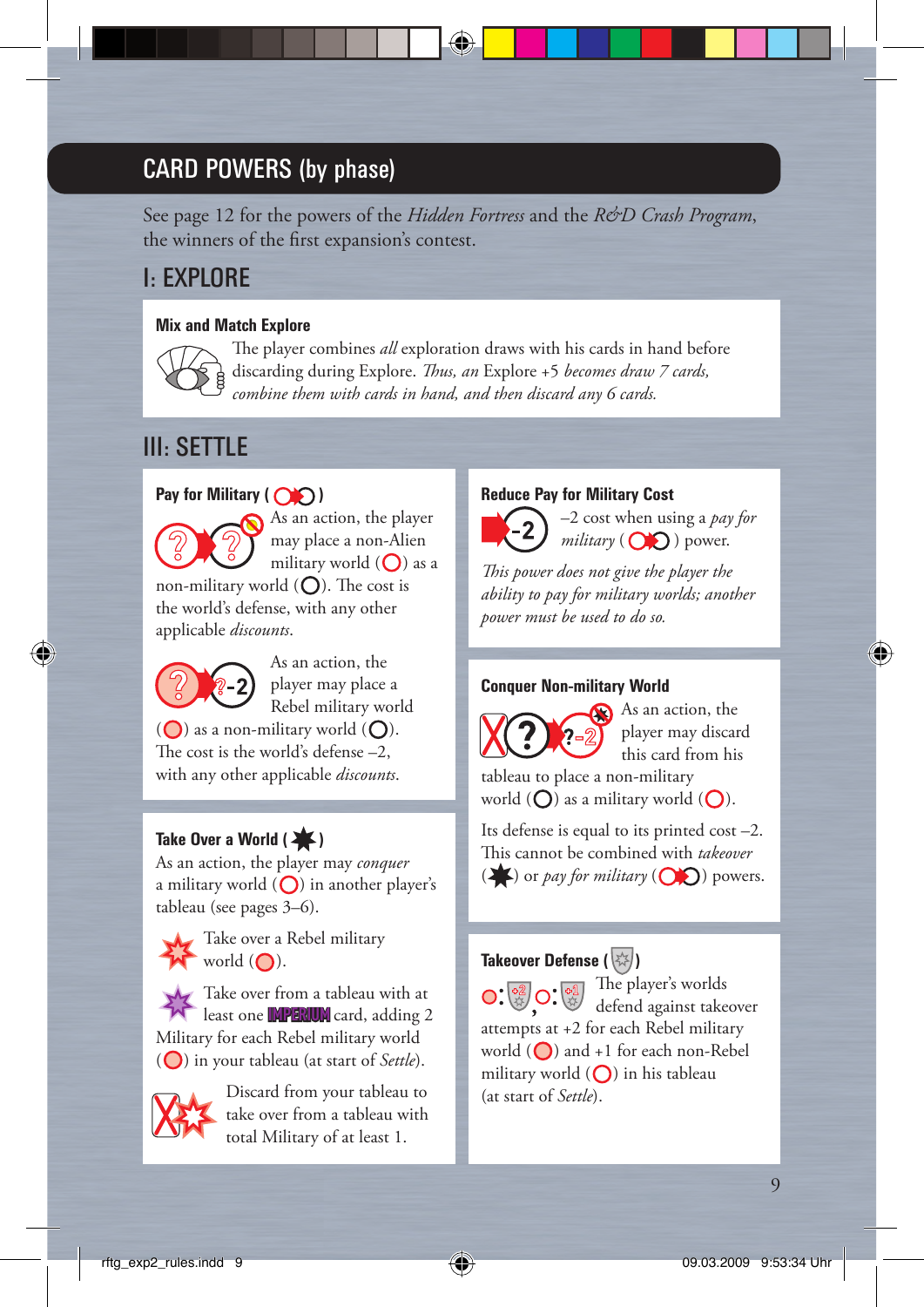## IV: CONSUME

#### **"up to" Four Different Kinds**

 Discard up to  $4$  *different kinds* of goods (c) to gain 1 VP and a card draw apiece.

#### **Gain 1 VP**



 Gain 1 VP. *This* can *be doubled with the* Consume: 2x *bonus*.

## V: PRODUCE

#### **Produce Windfall on Other**



The player produces a good on one of his *other* windfall worlds of the specified *kind* without a good on it.

*This power is separate from Interstellar* Prospectors' *normal* Produce *power and can be used when it already has a good.*

#### ROUND END

#### **Larger Hand Limit**



 Discard down to 12, not10, cards at the end of the round.

#### **Ante and Draw if Lucky**

The player may ante a card from hand of cost or defense 1-6 to flip over that number of cards from the supply. If any of them has a larger cost/defense than the ante card has, choose any one of the cards flipped over to keep, plus the ante card. If not, discard the ante card.

*Example: Alan antes a cost 5 card and flips over fi ve cards, one of which is defense 7. Alan keeps his ante and any one fl ipped over card. If none of them had a cost or defense of 6 or more, Alan would lose his ante card.*

|  |  |  | 0 1 2 3 4 5 6 7 8 9                 |  |  |
|--|--|--|-------------------------------------|--|--|
|  |  |  | $\Diamond$ 0 23 12 10 11 2 22 0 0 0 |  |  |
|  |  |  | ○ 3 11 17 15 5 6 4 1 0 0            |  |  |
|  |  |  | 0 0 11 9 6 3 4 2 1 1 1              |  |  |

*# of cards at each cost/defense (both expansions)*

#### **Draw for worlds**



 Draw 2 cards for each  $28$  Uplift world with  $\frac{1}{2}$  in the player's tableau.

 Draw 1 card for each  $\lceil 1 \rceil$  Rebel world  $\left( \bigcirc \bigcirc \right)$  in the player's tableau.

The Rebel Cantina *itself is a Rebel (non-military) world*.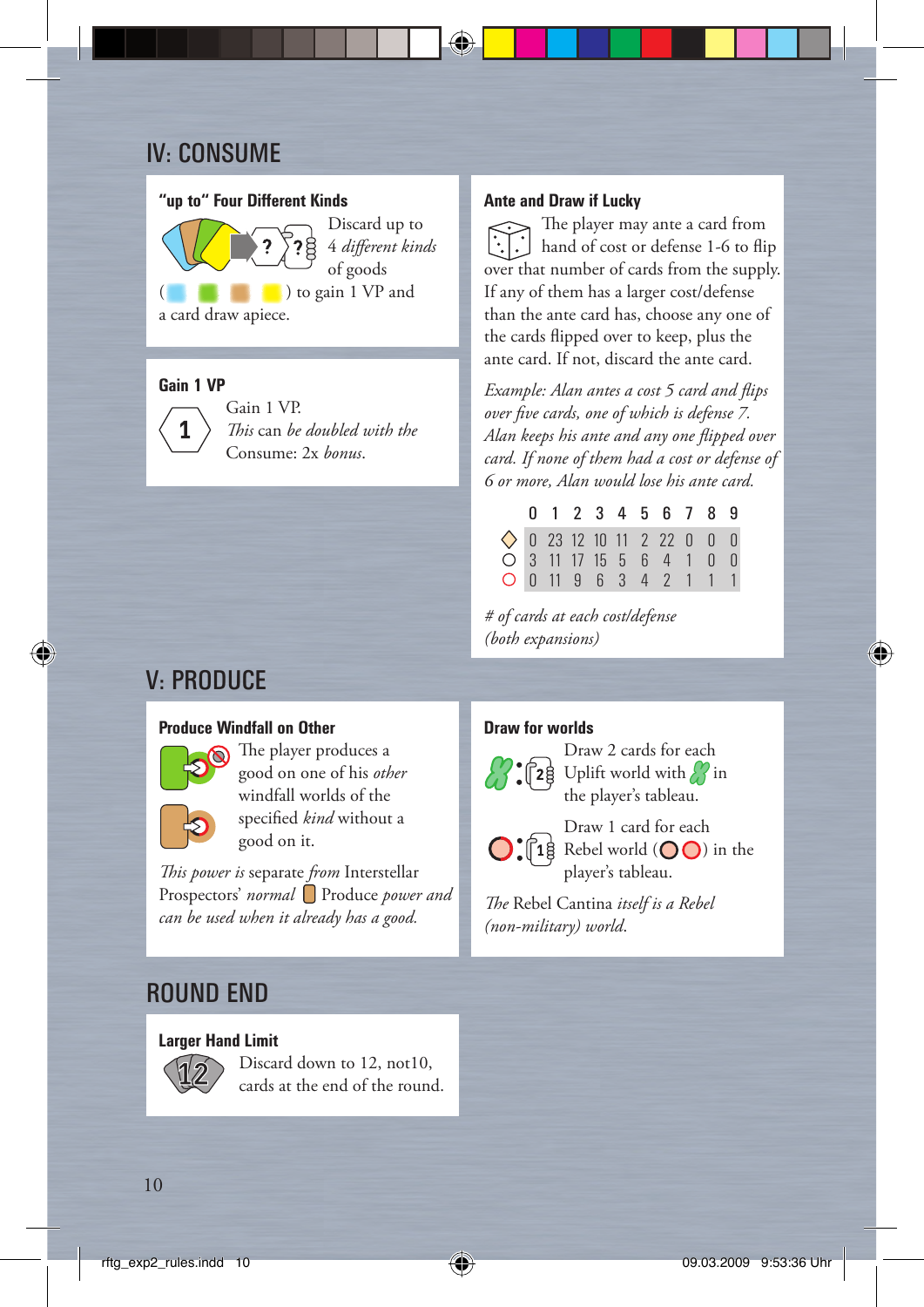# 6-COST DEVELOPMENT 2 POWERS

For these developments, score end of game VPs for every card in its owner's tableau that satisfies one of the conditions listed on it, where a CARD TITLE refers to that card's presence in the tableau.



*Pan-Galactic Research* is a 6-cost development worth 4, not  $\langle \overline{\cdot} \rangle$ , VPs. Placing it does not satisfy the *Galactic Status* goal (in expansion #1), but does count as 2 VPs for *Galactic Federation*.